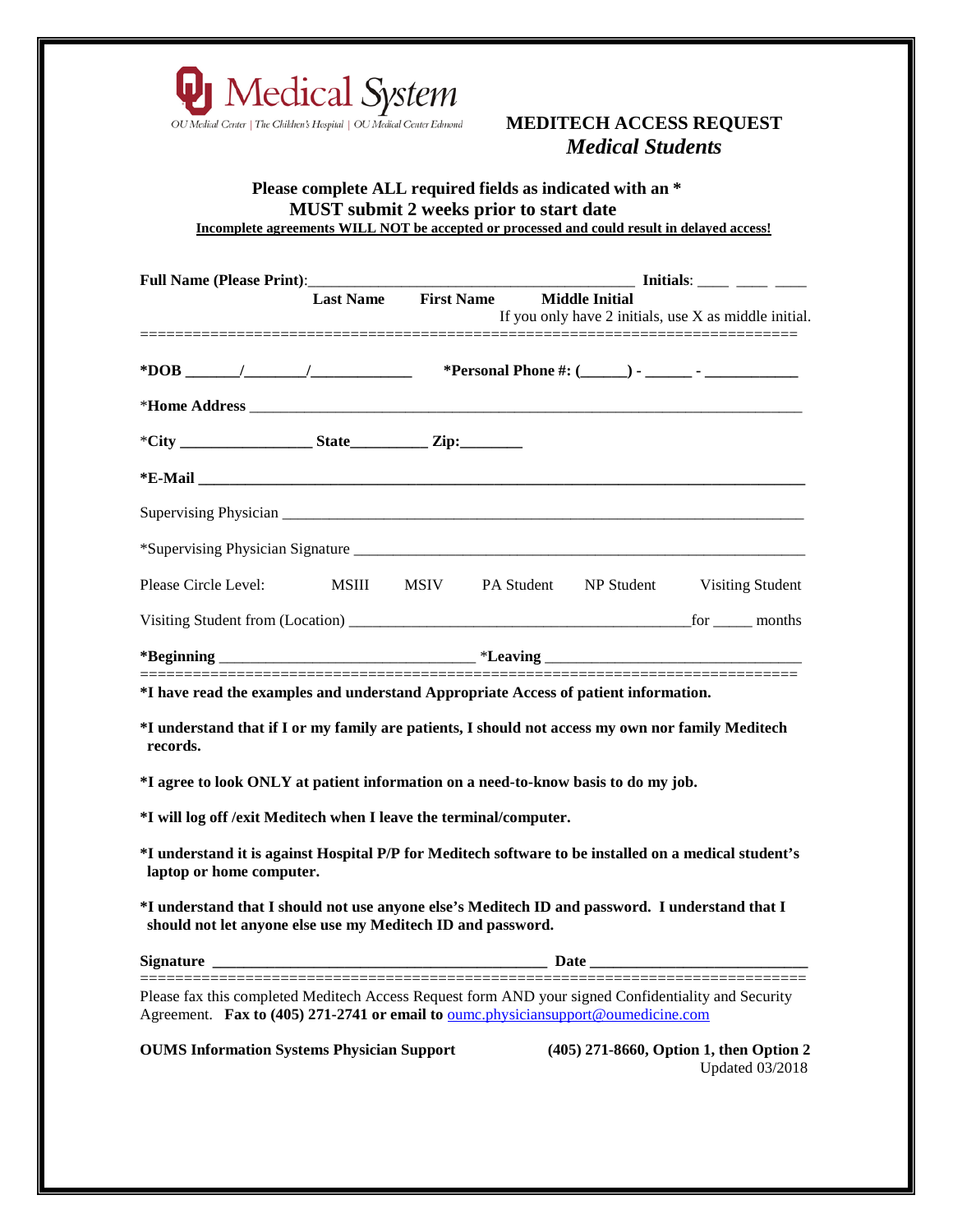# **Provider Confidentiality and Security Agreement**

*Note:this form to be used for non-employed physicians, providers and their employed staff.*

I understand that OU Medicine, Inc. and its affiliated facilities and entities (collectively, "OUMS" or the "Company") manages health information as part of its mission to treat patients. Further, I understand that the Company has a legal and ethical responsibility to safeguard the privacy of all patients and to protect the confidentiality of their patients' health information. Additionally, the Company must assure the confidentiality of its human resources, payroll, fiscal, research, internal reporting, strategic planning information, credentialing, intellectual property, or any information that contains Social Security numbers, **health insurance claim numbers, passwords, PINs, encryption keys, credit card or other financial account numbers (collectively, with patient identifiable health information, "ConfidentialInformation").**

In the course of my affiliation or employment with the Company, I understand that I may come into the possession of this type of Confidential Information. I will access and use this information only when it is necessary to perform my job related duties in accordance with the Company's Privacy and Security Policies, which are available on the Company intranet (on the Security Page) and the Internet (under Ethics & Compliance). I further understand that I must sign and comply with this Agreement in order to obtain authorization for access to Confidential Information or Company provided systems.

#### *General Rules*

- 1. I will act in accordance with the Company's Code of Conduct at all times during my relationship with the Company.
- **2. I understand that I should have no expectation of privacy when using Company information systems. The Company may log, access, review, and otherwise utilize information stored on or passing through its systems, including email, in order to manage systems and enforce security.**
- **3. I understand that violation of this Agreement may result in disciplinary action, up to and including termination of employment, suspension, and loss of privileges, and/or termination of authorization to work within the Company, in accordance with the Company's policies.**
- 4. I have no intention of varying the volume or value of referrals I make to the Company in exchange for Internet access **service or for access to any other Company information.**
- 5. I have not agreed, in writing or otherwise, to accept Internet access in exchange for the referral to the Company **of any patients or other business.**
- 6. I understand that the Company may decide at any time without notice to no longer provide access to any systems to physicians on the medical staff unless other contracts or agreements state otherwise. I understand that if I am no longer a member of the OUMS medical staff, I may no longer use OUMS's equipment to access the Internet.

#### *Protecting Confidential Information*

- 7. I will not disclose or discuss any Confidential Information with others, including friends or family, who do not have a need to know it. I will not take media or documents containing Confidential Information home with me **unless specifically authorized to do so as part of my job.**
- 8. I will not publish or disclose any Confidential Information to others using personal email, or to any Internet sites, or through Internet blogs or sites such as Facebook or Twitter. I will only use such communication methods when explicitly authorized to do so in support of Company business and within the permitted uses of Confidential **Information as governed by regulations such as HIPAA.**
- 9. I will not in any way divulge, copy, release, sell, loan, alter, or destroy any Confidential Information except as **properly authorized. I will only reuse or destroy media in accordance with Company Information Security Standards.**
- 10. In the course of treating patients, I may need to orally communicate health information to or about patients. While I understand that my first priority is treating patients, I will take reasonable safeguards to protect conversations from unauthorized listeners. Such safeguards include, but are not limited to: lowering my voice or using private **rooms or areas where available.**
- **11. I will not make any unauthorized transmissions, inquiries, modifications, or purging of Confidential Information.**
- **12. I will secure electronic communications by transmitting Confidential Information only to authorized entities, in accordance with industry-approved security standards, such as encryption.**

#### *Following Appropriate Access*

- 13. I will only access or use systems or devices I am officially authorized to access, will only do so for the purpose of delivery of medical services at OUMS facilities, and will not demonstrate the operation or function of systems or **devices to unauthorized individuals.**
- 14. I will only access software systems to review patient records or Company information when I have a business need to know, as well as any necessary consent. By accessing a patient's record or Company information, I am affirmatively representing to the Company at the time of each access that I have the requisite business need to **know and appropriate consent, and the Company may rely on that representation in granting such access to me.**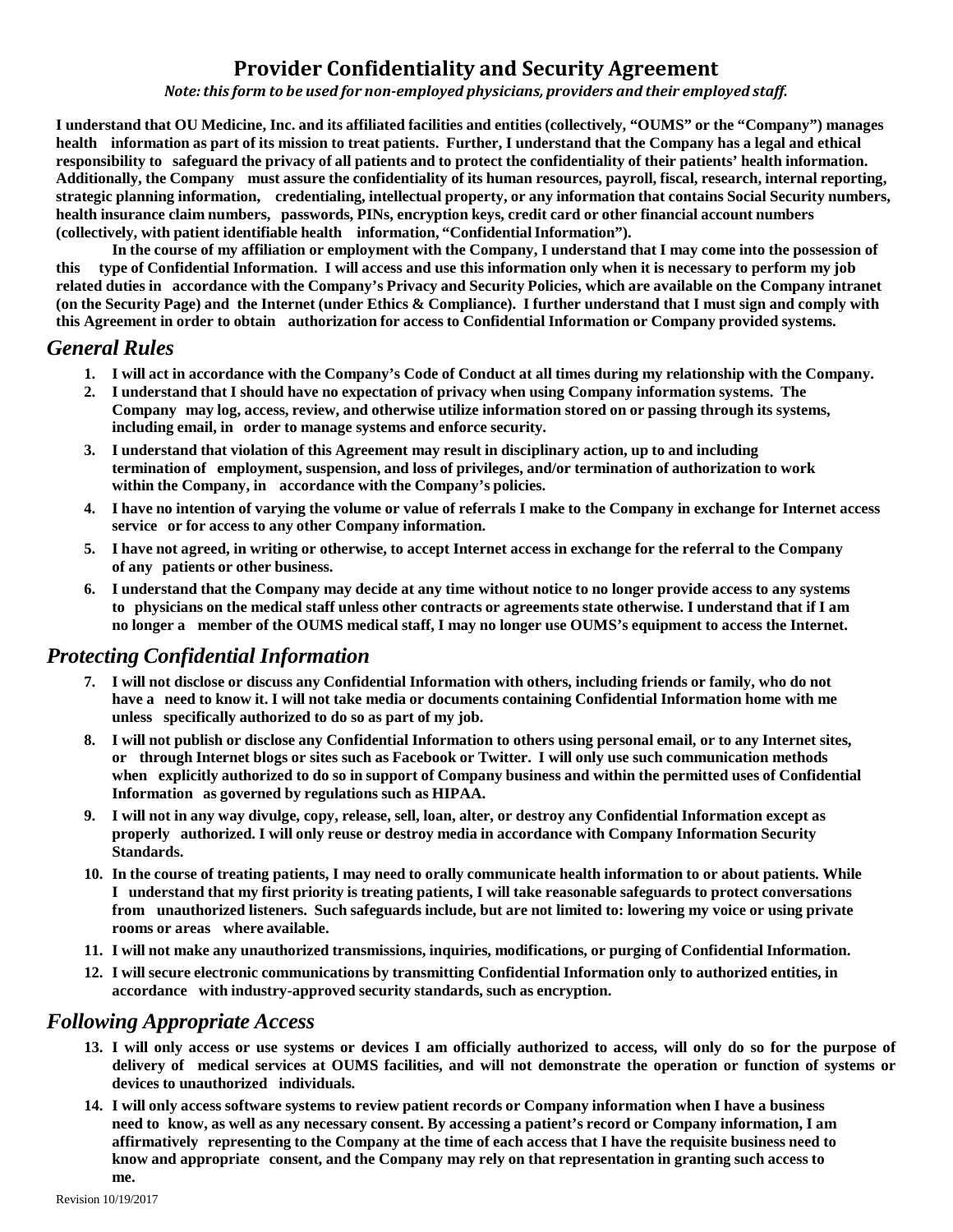- 15. I will insure that only appropriate personnel in my office, who have been through a screening process, will access the Company software systems and Confidential Information and I will annually train such personnel on issues related to **patient confidentiality and access.**
- 16. I will accept full responsibility for the actions of my employees who may access the Company software systems and **ConfidentialInformation.**
- 17. I agree that if I, or my staff, stores Confidential Information on non-Company media or devices (e.g., PDAs, laptops) or transmits data outside of the Company network, that the data then becomes my sole responsibility to protect according **to federal regulations, and I will take full accountability for any data loss or breach.**

## *Doing My Part – Personal Security*

- 18. I understand that I will be assigned a unique identifier  $(e.g., 3-4$  User ID) to track my access and use of Confidential Information and that the identifier is associated with my personal data provided as part of the initial and/or **periodic credentialing and/or employment verification processes.**
- 19. I will ensure that members of my office staff use a unique identifier to access Confidential Information.
- **20. I will:**
	- **a. Use only my officially assigned User-ID and password (and/or token).**
	- **b. Use only approved licensed software.**
	- **c. Use a device with virus protection software.**
- **21. I will never:**
	- **a. Disclose passwords, PINs, or access codes.**
	- b. Allow another individual to use my digital identity (e.g., 3-4 User ID) to access, modify, or delete data and/or **use a computer system.**
	- **c. Use tools or techniques to break/exploit security measures.**
	- **d. Connect unauthorized systems or devices to the Company network.**
- 22. I will practice good workstation security measures such as locking up diskettes when not in use, using screen savers **with activated passwords appropriately, and positioning screens away from public view.**
- **23. I will immediately notify my manager, OUMS Information Security Official , OUMS Director of Information Technology, or OUMS help desk if:**
	- **a. my password has been seen, disclosed, or otherwise compromised**
	- **b. media with Confidential Information stored on it has been lost or stolen;**
	- **c. I suspect a virus infection on any system;**
	- **d. I am aware of any activity that violates this agreement, privacy and security policies; or**
	- e. I am aware of any other incident that could possibly have any adverse impact on Confidential Information **or Company systems.**

#### *Upon Termination*

- 24. I agree to notify the OUMS IT Department within 24 hours, or the next business day, when members of my office **staff are terminated, so that user accounts to Company systems are appropriately disabled in accordance with Company standards.**
- 25. I agree that my obligations under this Agreement will continue after termination of my employment, expiration of my **contract, or my relationship ceases with the Company.**
- **26. Upon termination, I will immediately return any documents or media containing Confidential Information to the Company.**
- 27. I understand that I have no right to any ownership interest in any Confidential Information accessed or created by **me during and in the scope of my relationship with the Company.**

By signing this document, I acknowledge that I have read this Agreement and I agree to comply with all the terms and conditions **stated above.**

| Provider Signature    | Date |
|-----------------------|------|
| Provider Printed Name |      |

**9/2017**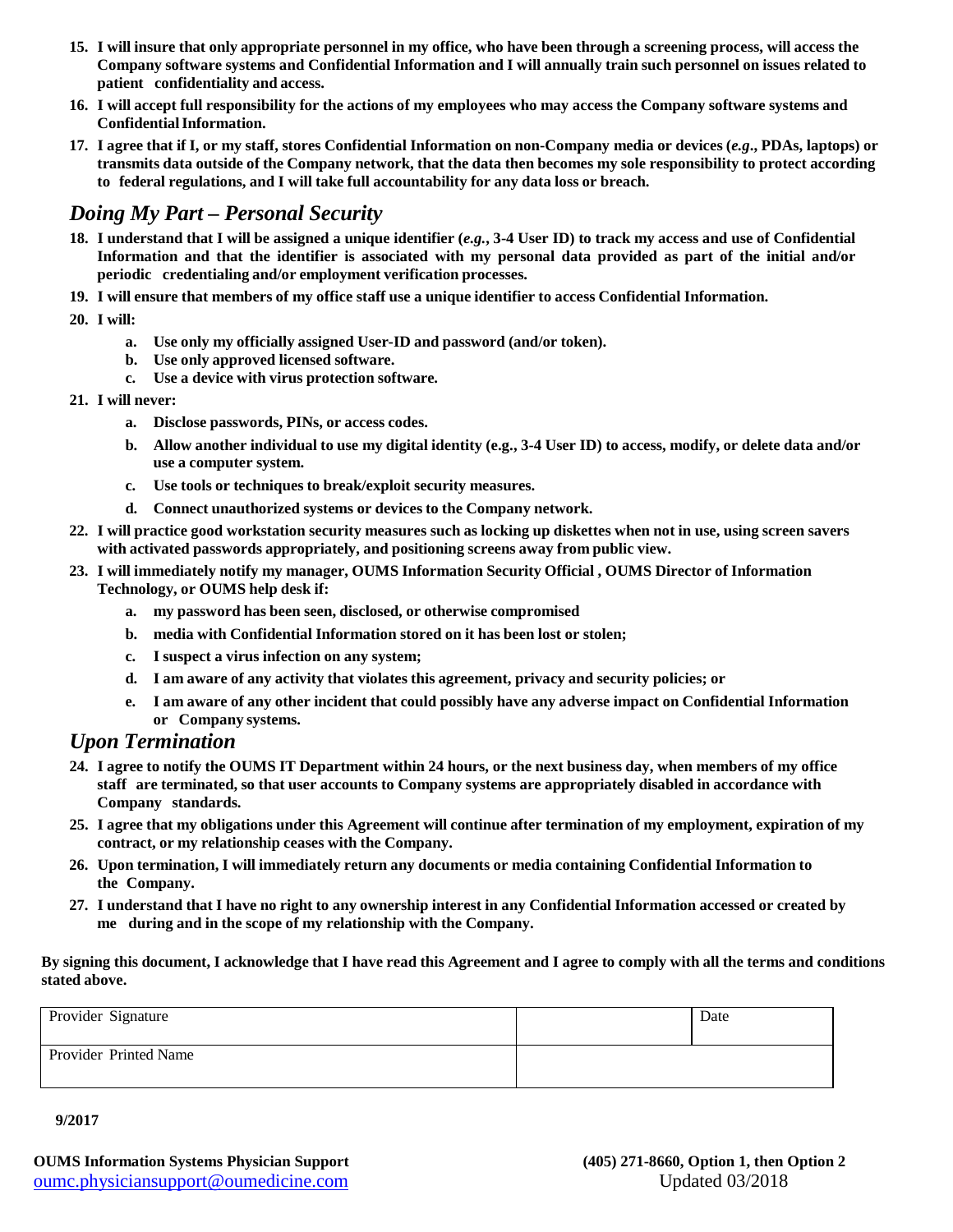

#### **CONFIDENTIALITY...**

**OUR POLICY: We have an ethical obligation to protect the confidentiality of our patients and their medical information. Meditech should be used appropriately; that is, to access information only as necessary to do your job. Please review the following examples:**

#### **APPROPRIATE ACCESS:**

- **Viewing patient-specific information which is necessary to satisfy your clinical responsibilities.**
- **Accessing/viewing information on a "need to know" basis in order to provide and/or support quality patient care processes.**

#### **Examples of legitimate, proper use of Meditech:**

\*View your / your doctor's patients

\*View patient demographics on your / your doctor's new admissions or consults

- \*Verify admission & discharge dates
- \*Verify insurance information
- \*Obtain precertification numbers
- \*Verify addresses
- \*Check patient status (inpatient vs. observation)
- \*Check for referring physicians (consults)



### **INAPPROPRIATE ACCESS:**

- **Viewing your OWN record**
- Viewing your friend's or neighbor's information when you/your supervising physician is not providing patient care
- **Viewing a relative's information….INCLUDING SPOUSE and CHILDREN without a release of information**
- Looking at an employee's information...even if he/she requests you to do so...if you/your supervising physician is not providing care
- **Letting someone else use your password**
- Viewing the electronic medical record of any patient for whom you / your supervising physician is not providing care

NOTE: If you would like copies of your medical records (or your minor-age child's records), please call or visit the Health Information Management - Medical Records Department.

Electronic Signature 17-09 OU MEDICAL CENTER **Page 1 of 4**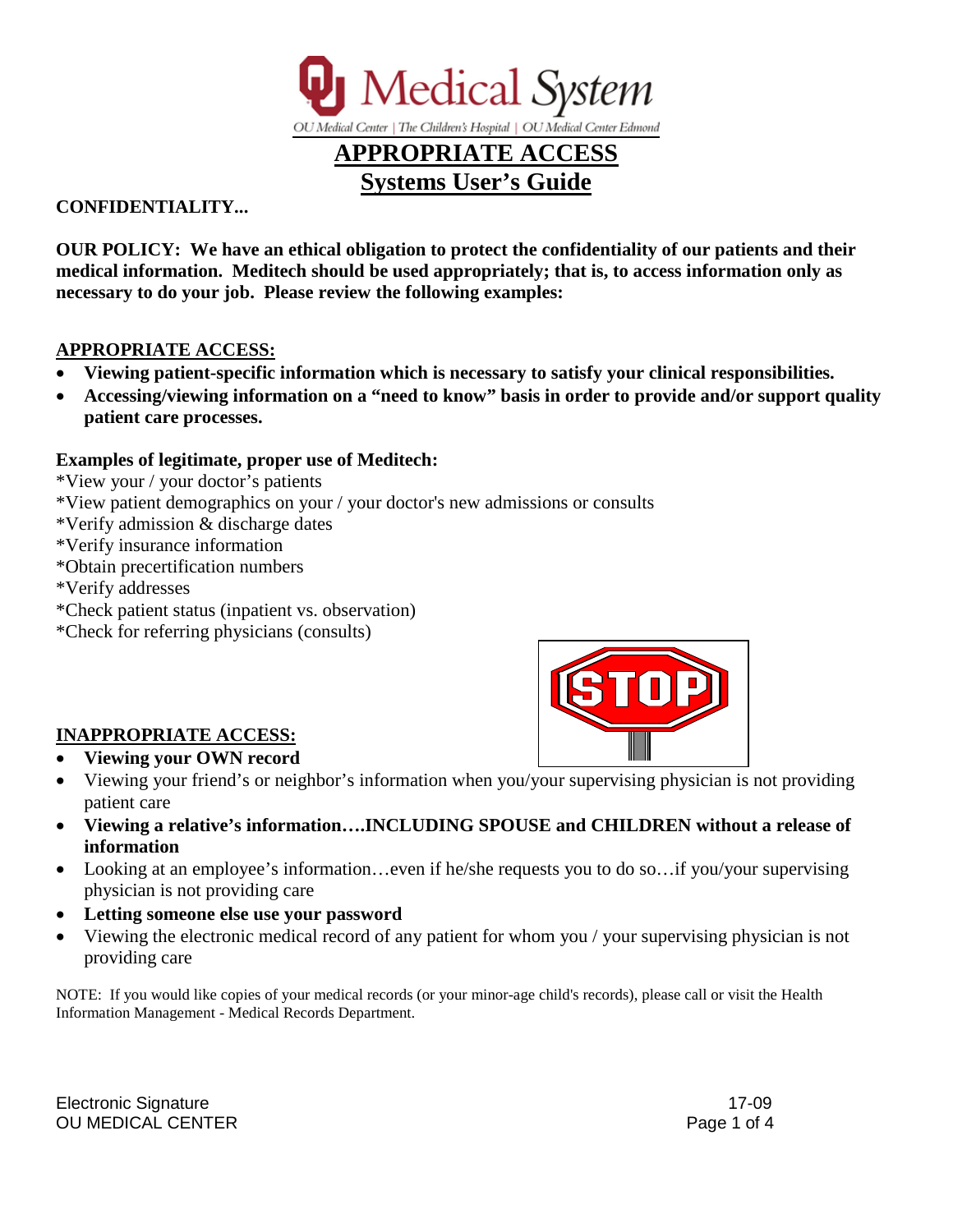# Appendix A OU MEDICAL CENTER NOTICE OF PARTICIPATION ELECTRONIC SIGNATURE

This is to notify you that I will participate in the use of electronic signature to authenticate entries any place in the medical record where a physician or appropriate hospital staff signature is required. Other types of documentation.

I agree that my PIN or pass code chosen by me is to remain confidential and it is my electronic or computer-generated signature to be used only by me. I certify that I will not disclose the confidential code (PIN or pass code) to another person for their use. I understand that the Medical Executive Committee will be notified if I misuse electronic signature by allowing another person or persons to use my confidential code (PIN or pass code).

| Date: <u>example</u> |
|----------------------|
|                      |
|                      |
|                      |
|                      |
|                      |
|                      |
|                      |
|                      |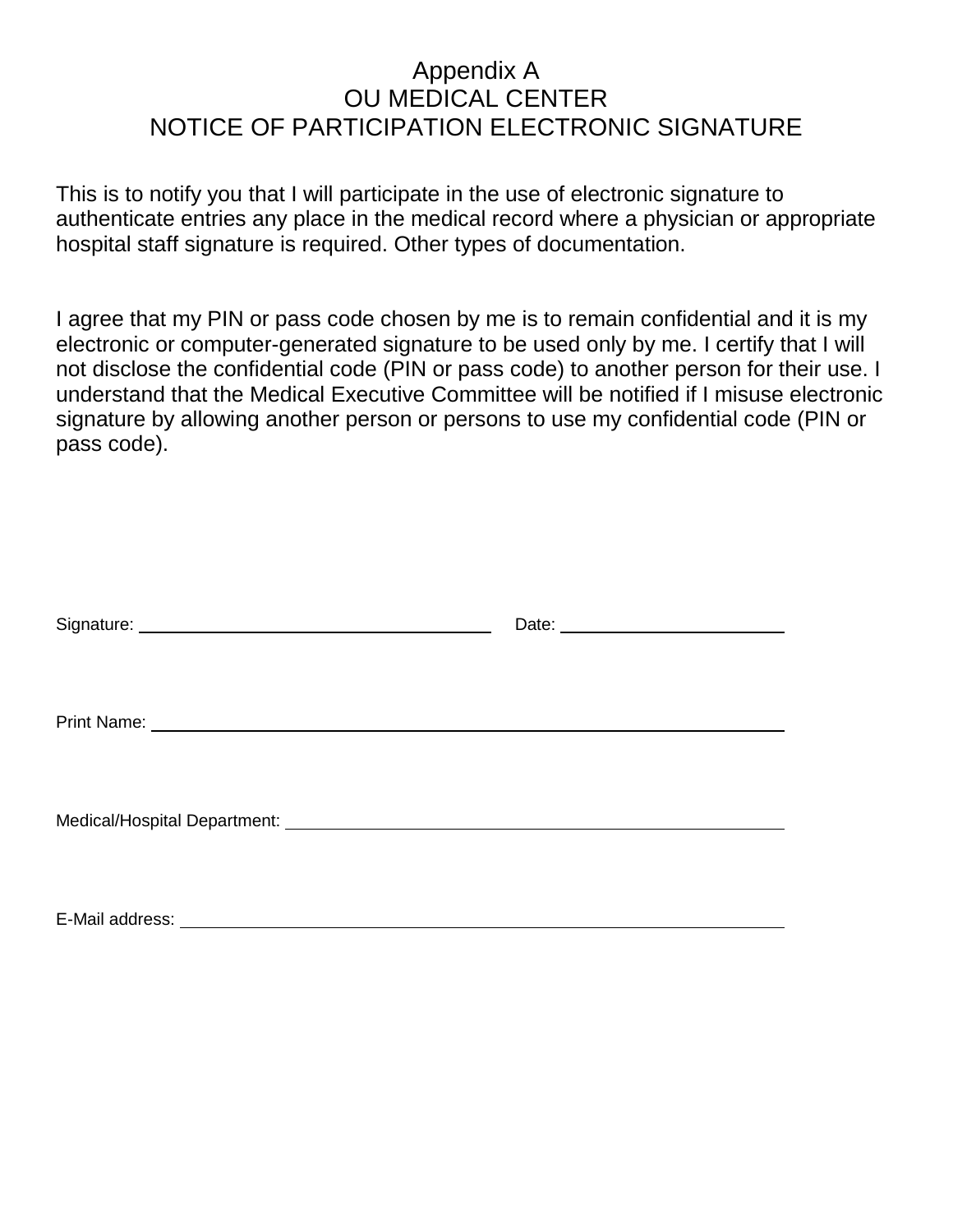# **Electronic Signature PIN**

 **Must be 4 numbers.** 

**The PIN that I would like to use is: \_\_\_\_\_\_\_\_\_\_\_\_\_\_\_\_\_\_\_\_\_\_\_\_ Please print your PIN clearly!** 

**Your PIN…..**remains the same unless you ask for it to be changed.

**Print Name: \_\_\_\_\_\_\_\_\_\_\_\_\_\_\_\_\_\_\_\_\_\_\_\_\_\_\_\_\_\_\_\_\_\_\_\_\_\_\_\_\_\_\_\_\_\_\_\_\_\_\_\_\_\_\_\_\_\_\_** 

# **Fax to 271-2741 or email to oumc.physiciansupport@oumedicine.com**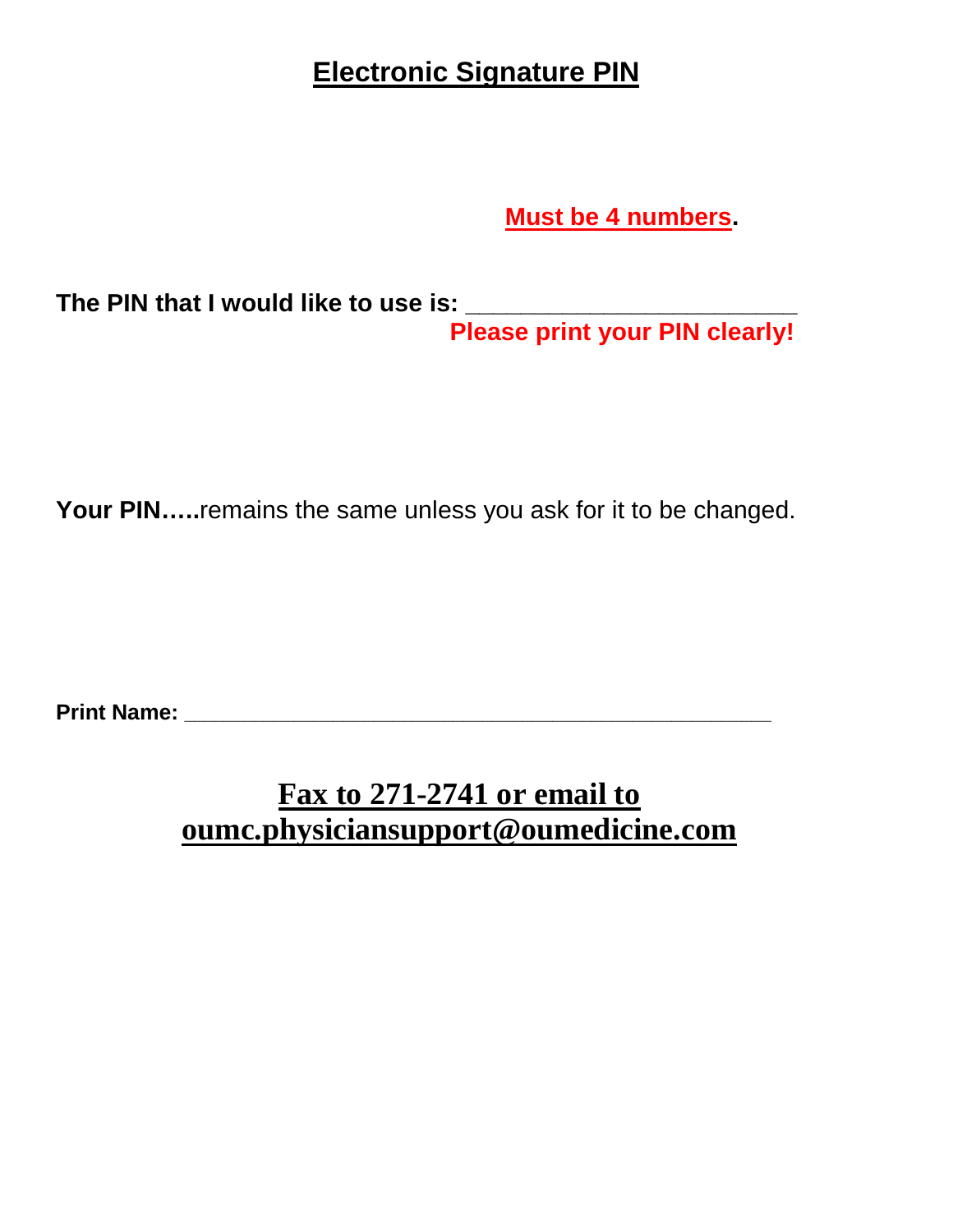#### **OU MEDICAL CENTER Hospital Policy and Procedure Manual**

#### **Subject: Electronic Signature**

**Section: 17-09 Page:** 1 of 3

**Origination Date:** 4/2001 **Revision Date:** 4/2005, 6/2008 5/2010

**Coverage:** Physicians and Appropriate Hospital Staff

**Policy:** Pursuant to Oklahoma State Statute regarding the use of electronic signature, OU MEDICAL CENTER has adopted the following policy:

Electronic or computer-generated signature of physicians and appropriate hospital staff are acceptable as authentication and may be used any place in the medical record where a physician or appropriate hospital staff signature is required, provided the signature is generated by a confidential code that only the user possesses and the following safeguards are adhered to:

• The physician or appropriate hospital staff must have a signed Notice of Participation statement on file within or at a location designated by the Medical Staff Services Department.

o The physician/appropriate hospital staff will use electronic or computergenerated signatures to authenticate his or her entries in the medical record.

- o The signature will be generated by a confidential code which only the physician/appropriate hospital staff possesses.
- No person other than the physician/appropriate hospital staff will be permitted to use the electronic or computer-generated signature.

• The physician's/appropriate hospital staff's use of an electronic or computergenerated signature is approved by the hospital's designee, the Medical Record Committee by acceptance of the electronic signature.

• The electronic signature must be the full, legal name and professional title of the physician/appropriate hospital staff.

Prior to entering the confidential code (PIN or pass code), the participating physician/appropriate hospital staff must personally review, edit and verify the place in the medical record where the physician or appropriate hospital staff signature is required and will be used as authentication.

System-specific standards and procedures for using electronic signature may vary from system to system. Department directors who administer systems which permit the use of electronic signature must establish and maintain system-specific procedures for managing the issuance of confidential signature codes and their use.

#### **Procedure: Responsible Party:**

Physicians and Appropriate 1. Hospital Staff **Action:** Participating physicians and appropriate hospital staff must sign a Notice of Participation Statement.

2. Participating physicians and appropriate hospital staff will choose a confidential code (PIN or passcode) which is their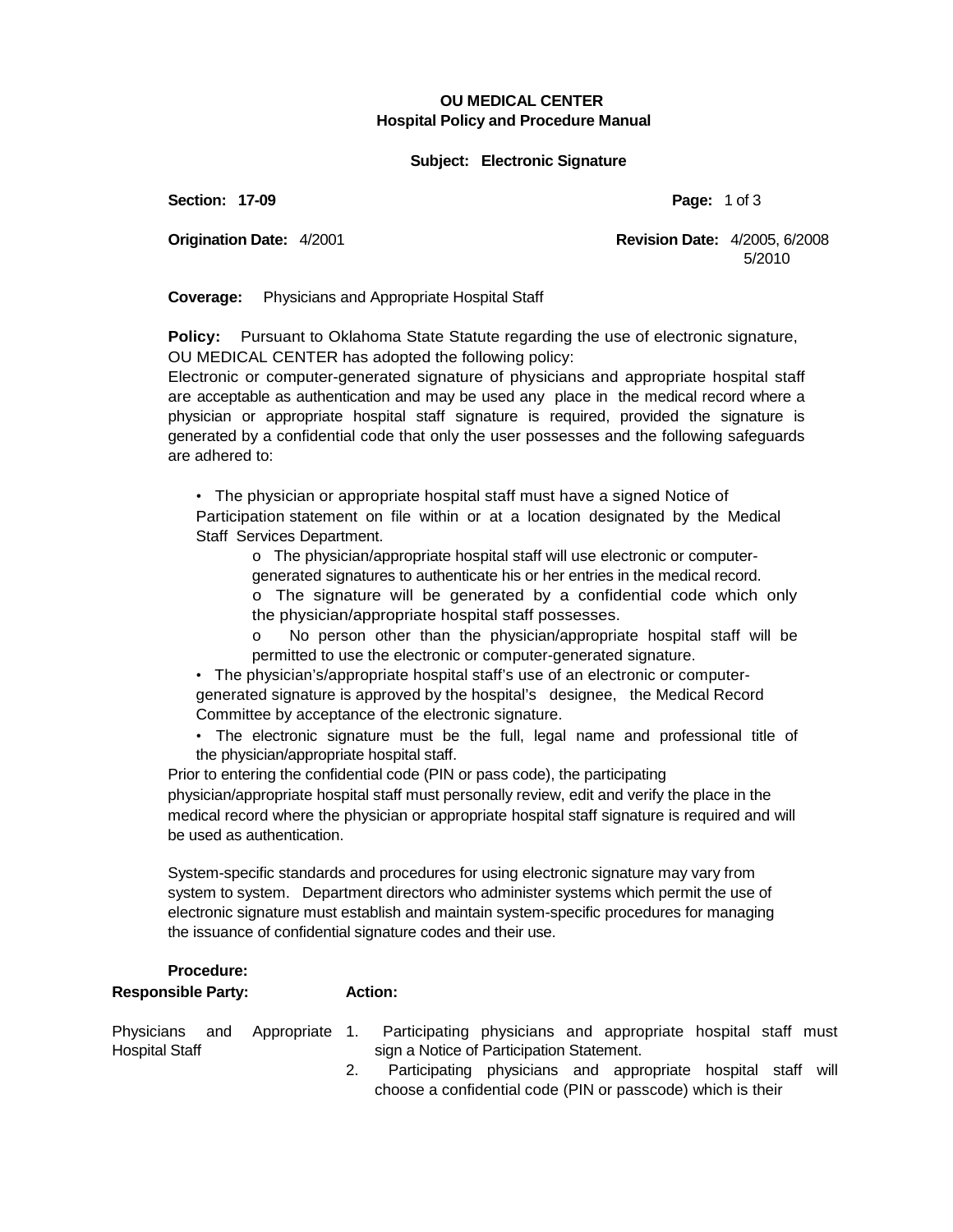| <b>Responsible Party:</b>                            | <b>Action:</b>                                                                                                                                                                                                                                                                                                                                                                                                                                                                                                    |  |  |
|------------------------------------------------------|-------------------------------------------------------------------------------------------------------------------------------------------------------------------------------------------------------------------------------------------------------------------------------------------------------------------------------------------------------------------------------------------------------------------------------------------------------------------------------------------------------------------|--|--|
|                                                      | electronic or computer-generated signature. They must agree<br>that they will not disclose the confidential code to another person<br>for their use.                                                                                                                                                                                                                                                                                                                                                              |  |  |
|                                                      | 3. Prior to entering the confidential code (PIN or pass code),<br>the participating physician/appropriate hospital staff must<br>personally review, edit and verify the place in the medical<br>record where the physician or appropriate hospital staff<br>signature is required and will be used as authentication.<br>Once an electronic or computer-generated signature is used<br>to authenticate a record, the record cannot be changed.<br>However, an addendum can be attached to the original<br>record. |  |  |
| Information<br>Systems<br><b>Department Director</b> | or 1. Directors of departments who administer systems that<br>provide for electronic signature must establish and maintain<br>system-specific procedures for managing the issuance of<br>confidential signature codes and their use. The procedures<br>must meet the OU Medical Center Electronic Signature<br>policy and provide for the following:                                                                                                                                                              |  |  |
|                                                      | an approved Notice of Participation statement is on<br>2.<br>Assures<br>file prior to issuing a confidential code (PIN or pass code).<br>3. System administrator configures physician/appropriate<br>hospital staff confidential code (PIN or pass code) and<br>provides physician/appropriate hospital staff education for<br>use of electronic signature.                                                                                                                                                       |  |  |
|                                                      | 4. Provides for an audit of electronic signature use and<br>addresses any misuse of confidential code (PIN or pass<br>code).                                                                                                                                                                                                                                                                                                                                                                                      |  |  |
|                                                      | 5. Maintains a listing of all participating physicians/appropriate<br>hospital staff. Maintains at a designated location or forwards<br>to Medical Staff Services Department the original or a copy<br>of the Notice of Participation statement.                                                                                                                                                                                                                                                                  |  |  |
|                                                      | 6. Terminates physician system access which terminates the<br>confidential code (PIN or pass code) when a physician is no<br>longer credentialed, and terminates appropriate hospital<br>staff access which terminates the confidential code (PIN or<br>pass code) when hospital staff terminate employment.                                                                                                                                                                                                      |  |  |
| Medical<br>Staff<br>Services<br>Department           | Maintains or designates where copies or originals of the Notice<br>of Participation statements will be stored.                                                                                                                                                                                                                                                                                                                                                                                                    |  |  |
| <b>Medical Record Committee</b>                      | Approves physician/appropriate hospital staff use of electronic or<br>computer-generated signature by acceptance of the electronic<br>signature.                                                                                                                                                                                                                                                                                                                                                                  |  |  |
| <b>Health Information</b><br>Management              | Provides physician education and procedural implementation for medical<br>record completion.                                                                                                                                                                                                                                                                                                                                                                                                                      |  |  |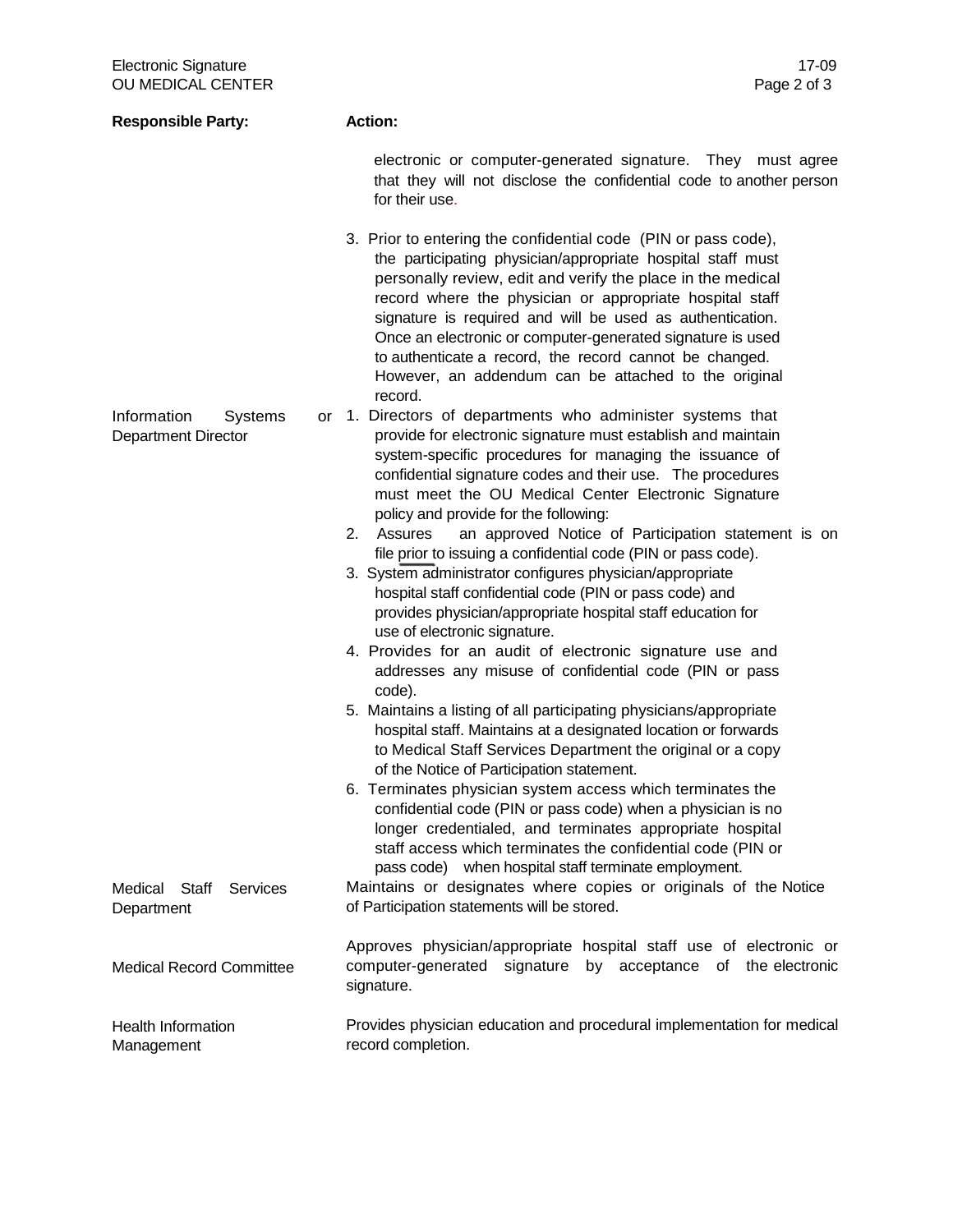Electronic Signature 17-09 OU MEDICAL CENTER Page 3 of 3

**See also Appropriate Access Policy and Procedures See also Confidentiality Policy and Procedures See also IS and HIM Department specific Policies and Procedures** 

**Supersedes: OUMC Policy 19-09, Electronic Signature, 6/2008** 

Approved Medical Records Committee: 7/2/2003 Approved Policy and Procedure Committee: 5/13/2010 Approved Medical Executive Committee: N/A Approved Board of Trustees: N/A